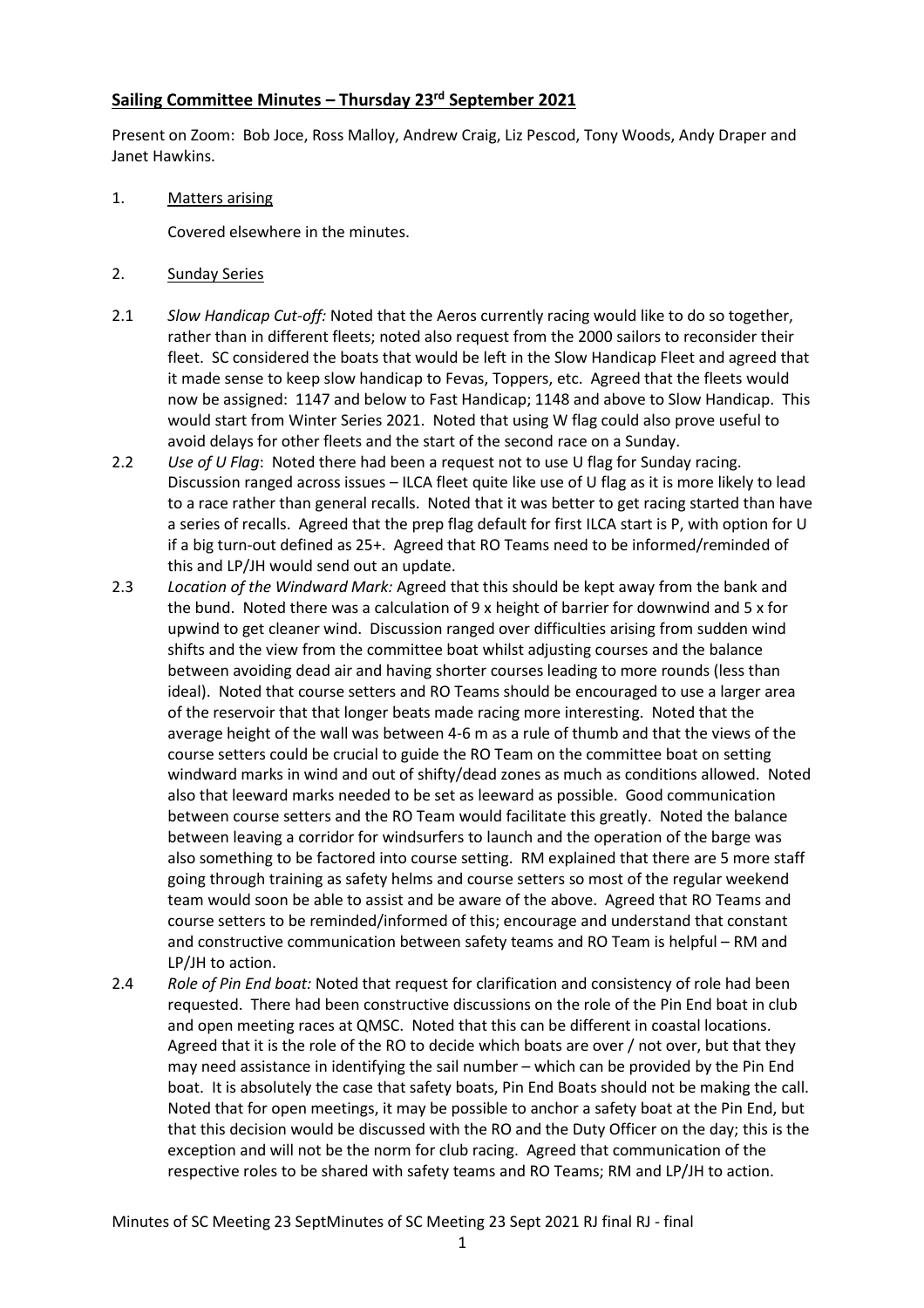Agreed that the position of safety boats at Pin End (discussed earlier in the year) had been actioned and that being as close to transit as possible, whilst keeping out of the way for those crossing the line was the ideal and this had improved.

### 3. Wednesday Evening Series for 2022

- 3.1 *Use of the U Flag and Flag H during start sequence:* Noted that both U and H flags were red and white and that particularly early in the season with lower light levels, might lead to difficulties distinguishing. Agreed to keep current flags and that separating them on the halyard system of the committee boat should avoid any such confusion. Agreed this to be communicated to RO Teams (LP/JH).
- 3.2 *Light levels, sunset times and the last race of the season:* Noted that the last race of the Wednesday Series was in second week of September and that at this point, sunset times are insufficient to run a race of a decent length. Agreed for 2022, the latest race should be first week of September and the series would run for 22 weeks.
- 3.3 The P Course: Noted this had been the 2<sup>nd</sup> season since the reintroduction of the P course. Agreed that the defined course geometry had improved course setting but there were issues with wind shifts that did affect the angles within the course. Agreed that tweaking the course to make reaches shorter if broader angles was an option. Agreed that P course to be kept and to review the geometry for this course at the next SC meeting.
- 3.4 *Request for 2 starts for Wednesday Evening Series:* Noted that the Summer Sprints had been set up to trial 2 starts (but there had only been ILCAs participating). Noted that the issue of starts had implications for the start sequence for Wednesday evenings which would need to move to 3-minute start sequence. Issues to resolve were the fleets to start first (Handicap first; ILCA second?), class flags, prizes, recording results and dealing with general recalls. Noted also that flexibility to run just one start if small ILCA fleet turnout. Agreed in principal to do a season with separate starts for ILCA fleet and handicap fleet, then review.

### 4. Handicap Update

4.1 Noted no changes made this year by RYA due to lack of racing. Agreed that the RS200 fleet handicap should be adjusted, as the fleet was now substantial and very active. There had been a recent adjustment; AC proposed a change to 1037 from 1043. Agreed that this, and any other minor adjustments to handicaps (once reviewed by AC) would be incorporated into the Winter Series 2021.

# 5. QMSC Office Support for Racing

- 5.1 Noted that for various reasons, earlier in the year, NORs and SIs had been published late and there had been issues with preparing documents and admin for open meetings. Noted that following a review, a strategy for catching-up and deadlines had been agreed.
- 5.2 Noted that there were changes needed to the event planning documents and clarification of roles within QMSC. AC, LP and JH would meet to re-agree target timings for event planning and to review and ensure planning documents met current club policy.
- 5.3 Agreed that we should always prepare our own racing documents and that a draft would be forwarded to organisers/class associations along with planning forms.
- 6. August Racing and Start of the Autumn Series; Racing Calendar for 2022
- 6.1 Agreed that starting the Autumn Series in August did not feel right and agreed that a separate August Series would be incorporated into the Club Racing Calendar for 2022.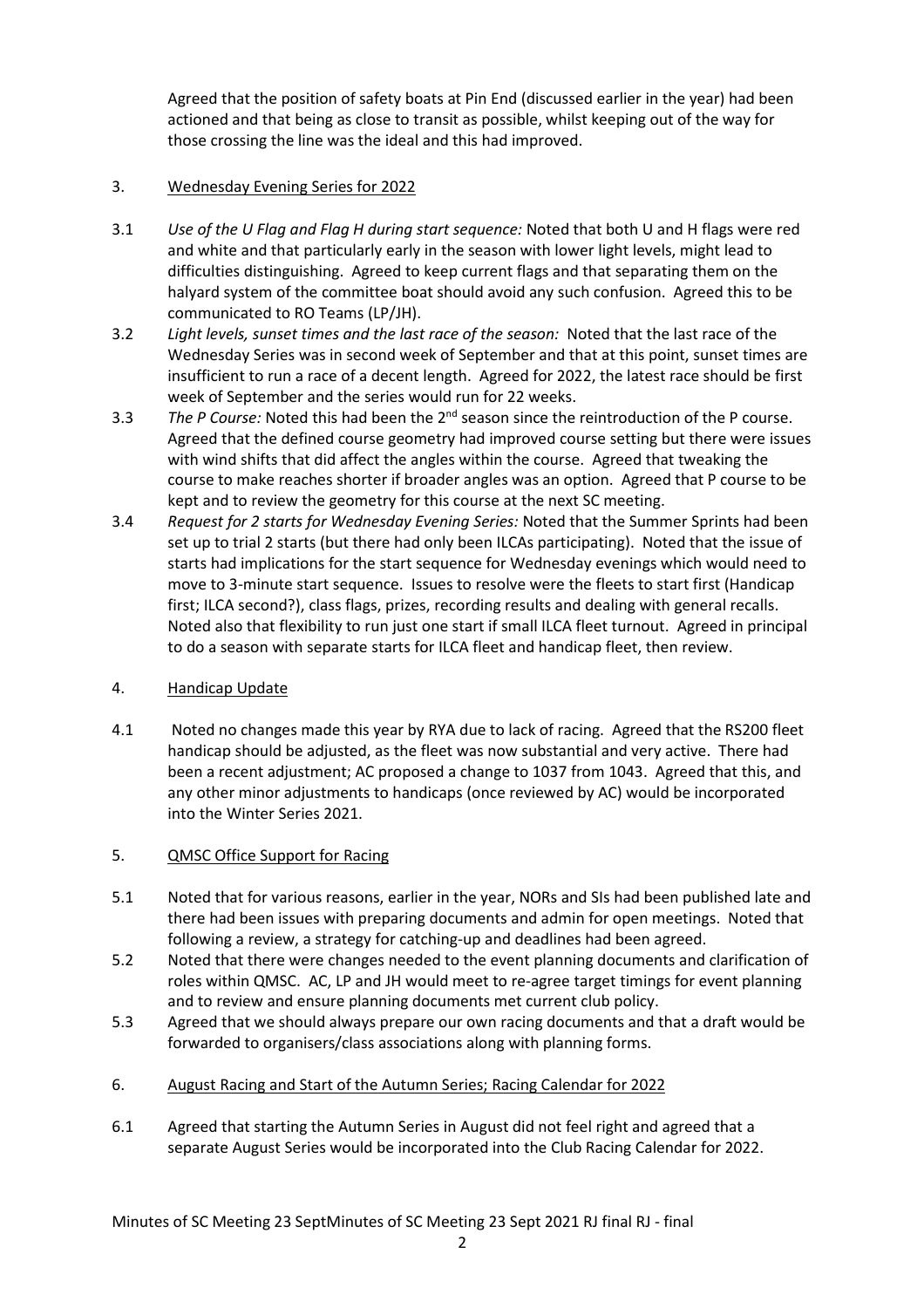- 6.2 Agreed that the format of this series did not need to be finalised at this meeting, but would be added to agenda for future meeting.
- 6.3 Agreed that any series of events should not be too taxing for RO Teams, but could include a range of different types of races, possibly: pursuit, handicap racing, fleet racing, sprints. Agreed that canvassing opinion from within the racing community would be a good idea.
- 6.3 Agreed that it would be helpful to know roughly the numbers attending racing events over the course of the summer. JH to produce a breakdown of this between June and September, for the next meeting to review when considering the nature of next summer's August series.
- 6.4 Agreed to keep the usual pattern of Spring and Summer Sprints in the racing calendar as well as the August Series.
- 6.5 Agreed that the Autumn Series should start at the beginning of September; JH to draw up draft racing calendar in time for the next SC meeting in line with these decisions.
- 6.6 Agreed that RO Teams for club racing events that proved more challenging for RO Teams to run, such as sprints and club championships, would be added to the list of events including Open Meetings, for which RO Teams were selected at the start of the year, rather than leaving volunteers to offer to cover these duties, which had caused issues in 2021 racing season. Once these events had been covered, the bookings for regular club racing would then open for volunteers to book onto.

### 7. RO Training and Mentoring

- 7.1 AC and LP reported that there had been a number of newly trained ROs who had joined the committee boat for Rookie Racing on Saturdays.
- 7.2 JH has started to book the new batch of 7 people onto the committee boat for club racing as 3<sup>rd</sup> person as soon as possible. Noted a couple of people had joined committee boat for Rookie Racing but not done the training – JH to contact and invite to join as 3<sup>rd</sup> on boat for club racing.
- 7.3 Noted that there were still several of those trained before racing was curtailed by the pandemic, who had not had much experience on the committee boat as 3<sup>rd</sup> person. JH, AC, LP to talk to them to encourage onto the boat. Agreed that any reluctant or reticent members of the RO Team to be identified and that members of SC would establish contact to try and encourage back and support in the best way to get them actively involved in club racing management again in the future.

# 8. Open Meetings – the future

- 8.1 Noted that with options for on the day entries and paper rather than online bookings, there was a high risk of very low numbers. Agreed that online booking for all open meetings would be the norm going forward; agreed also that a minimum number of entries would be stated and shared with organisers / class associations and entrants, with the option for the club to cancel events if they fall short of the numbers required to make an event viable for the club to run. Agreed that if numbers are very low, discussions with the organisers / class associations would take place with the option to fund the costs to the club for running a small event, although understood that not many organisations would have funding to be able to do so.
- 8.2 Noted that the costs of running open meetings for a club with professional staff meant that not only the costs of on-water safety teams needed to be covered, but maintenance and overheads for the safety equipment used should be factored into the club's fees charged. Noted that this was under review and would be raised at a future meeting.
- 8.3 Agreed that the strategy of trying to pair up smaller classes would be pursued, with the onus on the organisers to find suitable partner classes interested in doing so.